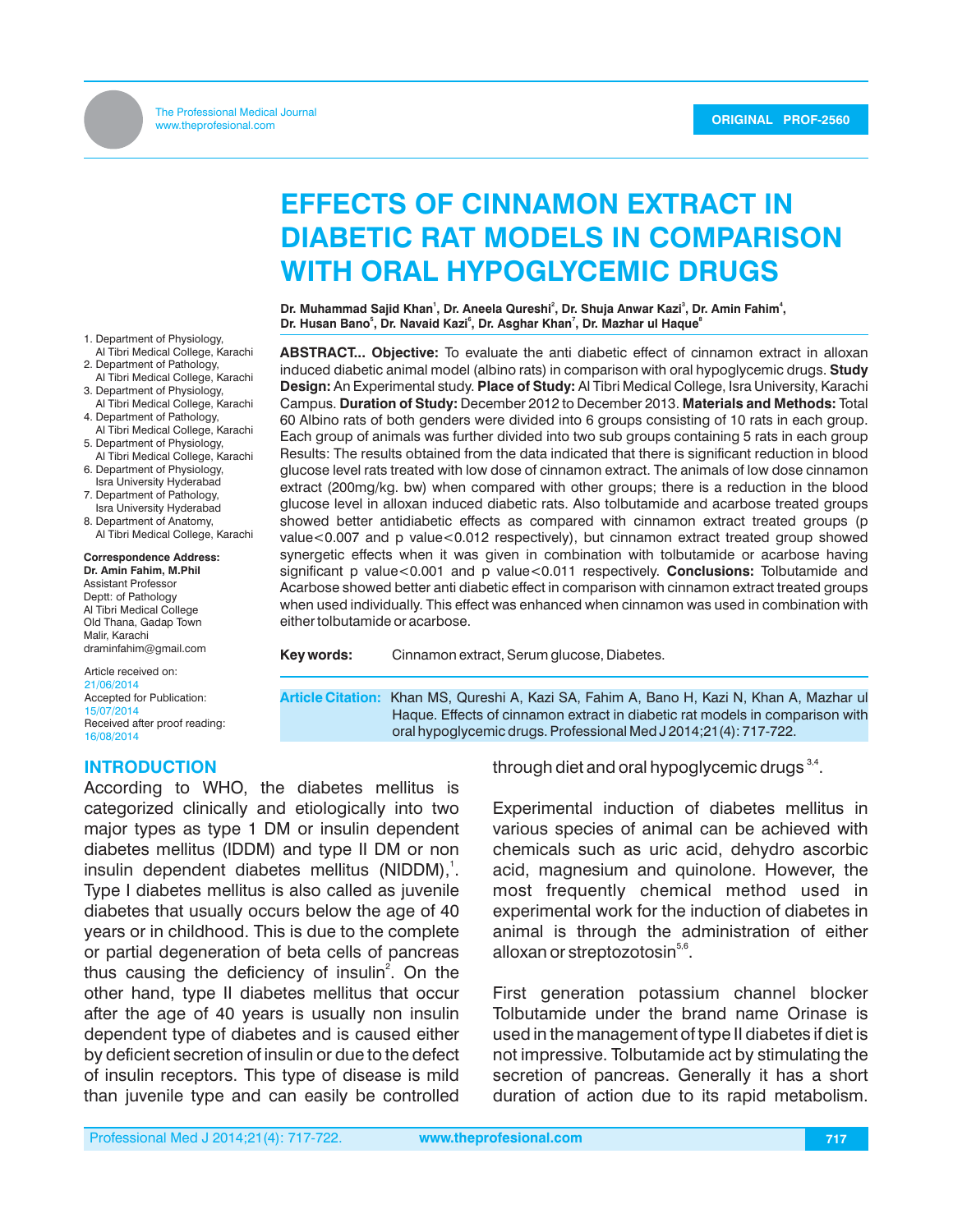When given through oral route, it is rapidly absorbed from gastrointestinal tract. Absorption and glucose lowering and insulin releasing effect are not altered if the drug is taken with food. On the other hand Acarbose (glucobay) is an alpha glucosidase inhibitor can be used for the treatment of non insulin dependent (NIDDM) diabetes and insulin dependent (IDDM). The mechanism of action of acarbose is to inhibit the intestinal enzymes (alpha glucosidase) used in the degradation of disaccharides, oligosaccharides and polysaccharides. Acarbose (glucobay) also lowers abnormally high concentration of glycosylated hemoglobin, but in clinical practice have produced side effects<sup>7</sup>.

Thus there is increasing demand of herbal and natural products having anti diabetic activity with fewer side effects<sup>8</sup>. Marles and Farnsworth<sup>9</sup> reported a scientific investigation of traditional herbal remedies for diabetes that may provide valuable leads for the development of alternative drugs and therapeutic strategies. Very little research work has been done to evaluate the comparative effect of ethanol based cinnamon extract with hypoglycemic drugs. Therefore, present study was carried out to evaluate the anti diabetic effect of ethanol based Cinnamon bark extract in allaxon induced diabetic rats in comparison with two oral hypoglycemic drugs tolbutamide and acarbose (glucobay).

#### **MATERIALS AND METHODS**

This is an experimental study conducted in the Department of Physiology Al Tibri Medical College and Hospital, Karachi from December 2012 to December 2013. Total 60 Albino rats of either gender were divided into 6 groups consisting of 10 rats in each group. Each group of animals was further divided into two sub groups containing 5 rats in each group. The distribution is as under:

#### **1.4.1 Group A (n = 10)**

Further sub divided into two groups:

- Group A1 Simple control  $(n = 5)$ -----------Treated with normal saline only
- Group A2 Diabetic Control  $(n = 5)$ -----------Treated with Alloxan only

# **1.4.2 Group B (n = 10)**

Cinnamon extract treated group, further sub divided into:

- Group  $B1(n=5)$  Treated with low dose extract
- Group B2(n=5)-Treated with high dose extract

#### **1.4.3 Group C (n = 10)**

Tolbutamide treated group, further sub divided into:

- Group C1 ( $n=5$ )-Low dose of tolbutamide
- Group C2 (n=5)- High dose of tolbutamide

#### **1.4.4 Group D (n = 10)**

Acarbose treated group

- Group D1 ( $n = 5$ ) Low dose of acarbose
- Group D2 ( $n = 5$ ) High dose of acarbose

## **1.5 Combination of Low & High Dose Of Extract + Tolbutainde & Acarbose: 1.5.1 Group E (n = 10)**

Low dose of combination  $(Ext + drug)$  $E_1$  (n = 5) = L<sub>Ext</sub> + L<sub>Drug1</sub> (Tolbutanide)  $E_2$  (n = 5) = L<sub>Ext</sub> + L<sub>Drug2</sub> (Acarbose)

#### **1.5.2 Group F (n = 10)**

High dose of combination ( $Ext + drug$ )  $F_1(n = 5) = H_{ext} + H_{p_{\text{rug1}}}$  (Tolbutamide)  $F_2$  (n = 5) = H<sub>Ext</sub> + H<sub>Drug2</sub> (Acarbose)

All the data obtained after experimental work was analyzed statistically by SPSS version 21, Chi square test and student T test was used to compare the findings between the affected and control group. Statistically P value  $< 0.05$  was considered significant.

# **RESULTS**

The anti diabetic effects of cinnamon extract were observed and compared with the control animals and anti diabetic drugs groups.

# **1. Comparison of Blood Glucose Level within Group A**

Mean blood glucose level of group A1 was 115 where as in group A2 it was 280 as shown in Table I. Group A2 showed significant rise in blood glucose level after alloxan treatment.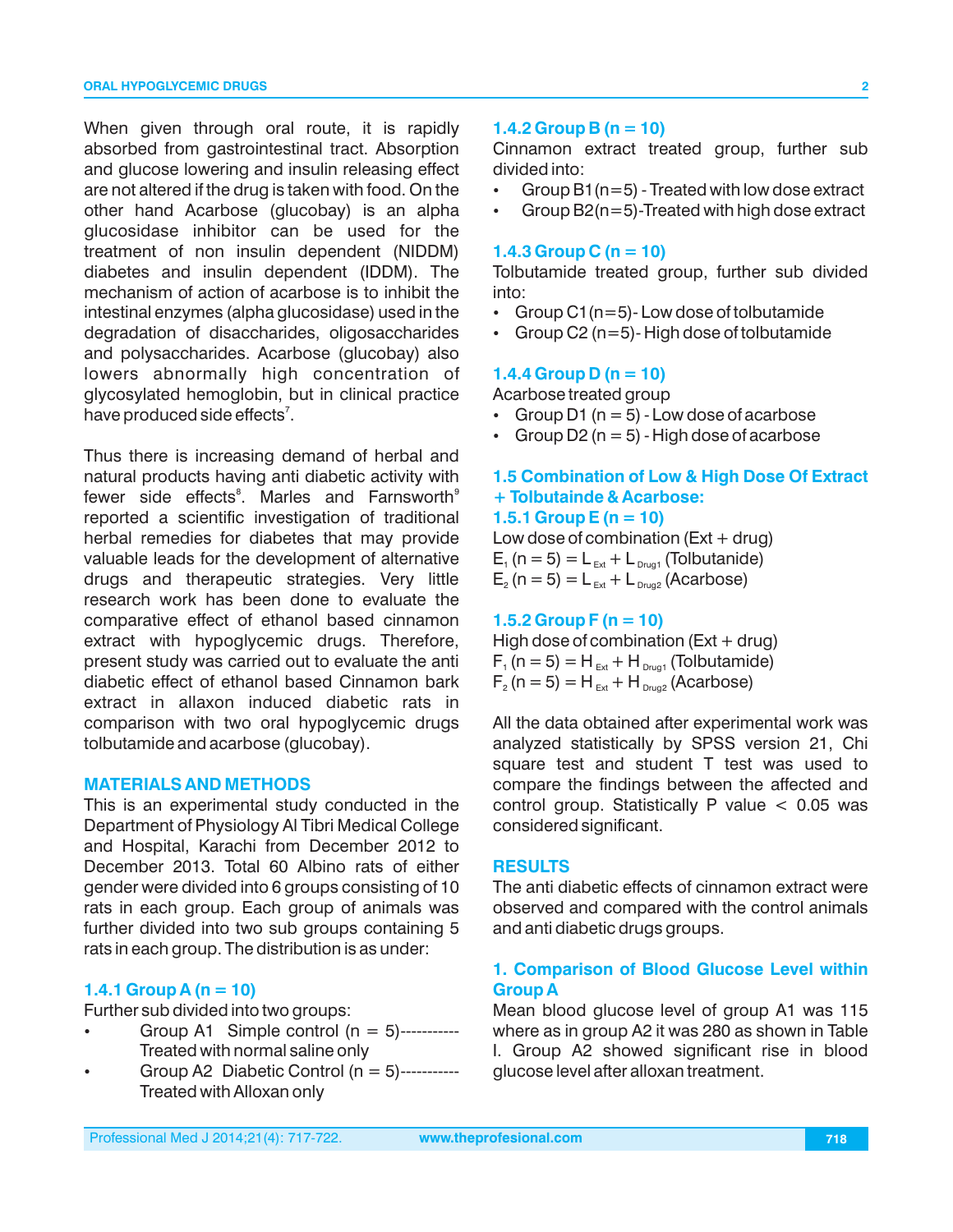# **2. Comparison of Blood Glucose Level within Group B**

Mean blood glucose level of group B1 was 165 where as in Group B2 it was 185 as shown in Table II. Group B1 showed more decrease in blood glucose level as compared to Group B2.

## **3. Comparison of Blood Glucose Level within Group C**

Mean blood glucose level of group C1 was 140 where as in group C2 it was 135 as shown in Table III. Group C2 showed more decrease in blood glucose level as compare to Group C1.

# **4. Comparison of blood glucose level within group D**

Mean blood glucose level of group D1 was 145 where as in group D2 it was 140 as shown in Table IV. Group D2 showed more decrease in blood glucose level as compare to Group D1.

### **5. Comparison of blood glucose level within group E**

Mean blood glucose level of group E1 was 140 where as in group E2 it was 145 as shown in Table V. Group E1 showed more decrease in blood glucose level as compare to Group E2.

# **6. Comparison of blood glucose level within group F**

Mean blood glucose level of group F1 was 130 where as in group F2 it was 135 as shown in Table VI. Group F1 showed more decrease in blood glucose level as compare to Group F2.

#### **DISCUSSION**

A variety of herbs reported in the scientific literature have hypoglycemic property and are important in reduction of blood sugar level, so these herbs are widely used in the management of diabetes $^{10,11}$ . Despite of having ability in the control of diabetes therapeutically by using synthetic

| Blood glucose level (mg/dL)                                                                                               |                |                 |                 |                 |                 |                 |  |  |  |
|---------------------------------------------------------------------------------------------------------------------------|----------------|-----------------|-----------------|-----------------|-----------------|-----------------|--|--|--|
| $14th$ Day<br>30 <sup>th</sup> Day<br>$21^{st}$ Day<br>$1st$ Day<br>7 <sup>th</sup> Day<br><b>Initial</b><br>Group        |                |                 |                 |                 |                 |                 |  |  |  |
| Normal Saline                                                                                                             | $98 \pm 23.03$ | $102 \pm 26.27$ | $109 \pm 20.16$ | $115 \pm 19.40$ | $112 \pm 23.03$ | $115 \pm 27.30$ |  |  |  |
| $270 \pm 26.27$<br>$285 \pm 19.40$<br>$114 \pm 23.03$<br>$280 \pm 20.16$<br>$290 \pm 23.03$<br>Alloxan<br>$280 \pm 27.30$ |                |                 |                 |                 |                 |                 |  |  |  |
| Toble L. Mean blood elucace level of sysum Ad and AQ                                                                      |                |                 |                 |                 |                 |                 |  |  |  |

Table-I. Mean blood glucose level of group A1 and A2

| Blood glucose level (mg/dL)                              |                 |                     |                 |                 |                 |                 |  |  |  |
|----------------------------------------------------------|-----------------|---------------------|-----------------|-----------------|-----------------|-----------------|--|--|--|
| Group                                                    | Initial         | 1 <sup>st</sup> Dav | $7th$ Day       | $14th$ Day      | $21^{st}$ Day   | $30th$ Day      |  |  |  |
| Cinnamon extract<br>200mg/kg                             | $110 \pm 23.03$ | $250 \pm 26.27$     | $200 \pm 20.16$ | $180 \pm 19.40$ | $170 \pm 23.03$ | $165 \pm 27.30$ |  |  |  |
| Cinnamon extract<br>600mg/kg                             | $115 \pm 23.03$ | $265 \pm 26.27$     | $220 + 22.31$   | $210 \pm 25.45$ | $200 \pm 27.67$ | $185 \pm 20.44$ |  |  |  |
| Table-IL Mean of blood glucose level of group B1 and B2. |                 |                     |                 |                 |                 |                 |  |  |  |

| Blood glucose level (mg/dL)                               |                 |                 |                     |                 |                 |                      |  |  |  |
|-----------------------------------------------------------|-----------------|-----------------|---------------------|-----------------|-----------------|----------------------|--|--|--|
| Group                                                     | <b>Initial</b>  | $1st$ Day       | 7 <sup>th</sup> Day | $14th$ Day      | $21^{st}$ Day   | 30 <sup>th</sup> Day |  |  |  |
| Tolbutamide<br>20 mg/kg                                   | $118 \pm 19.15$ | $270 \pm 16.35$ | $180 \pm 20.69$     | $160 \pm 24.64$ | $145 \pm 24.66$ | $140 \pm 19.09$      |  |  |  |
| Tolbutamide<br>40 mg/kg                                   | $109 \pm 19.15$ | $250 \pm 16.35$ | $175 \pm 23.56$     | $155 \pm 26.36$ | $140 \pm 22.36$ | $135 \pm 2110$       |  |  |  |
| Table-III. Mean of blood glucose level of group C1 and C2 |                 |                 |                     |                 |                 |                      |  |  |  |

Professional Med J 2014;21(4): 717-722.

**www.theprofesional.com 719**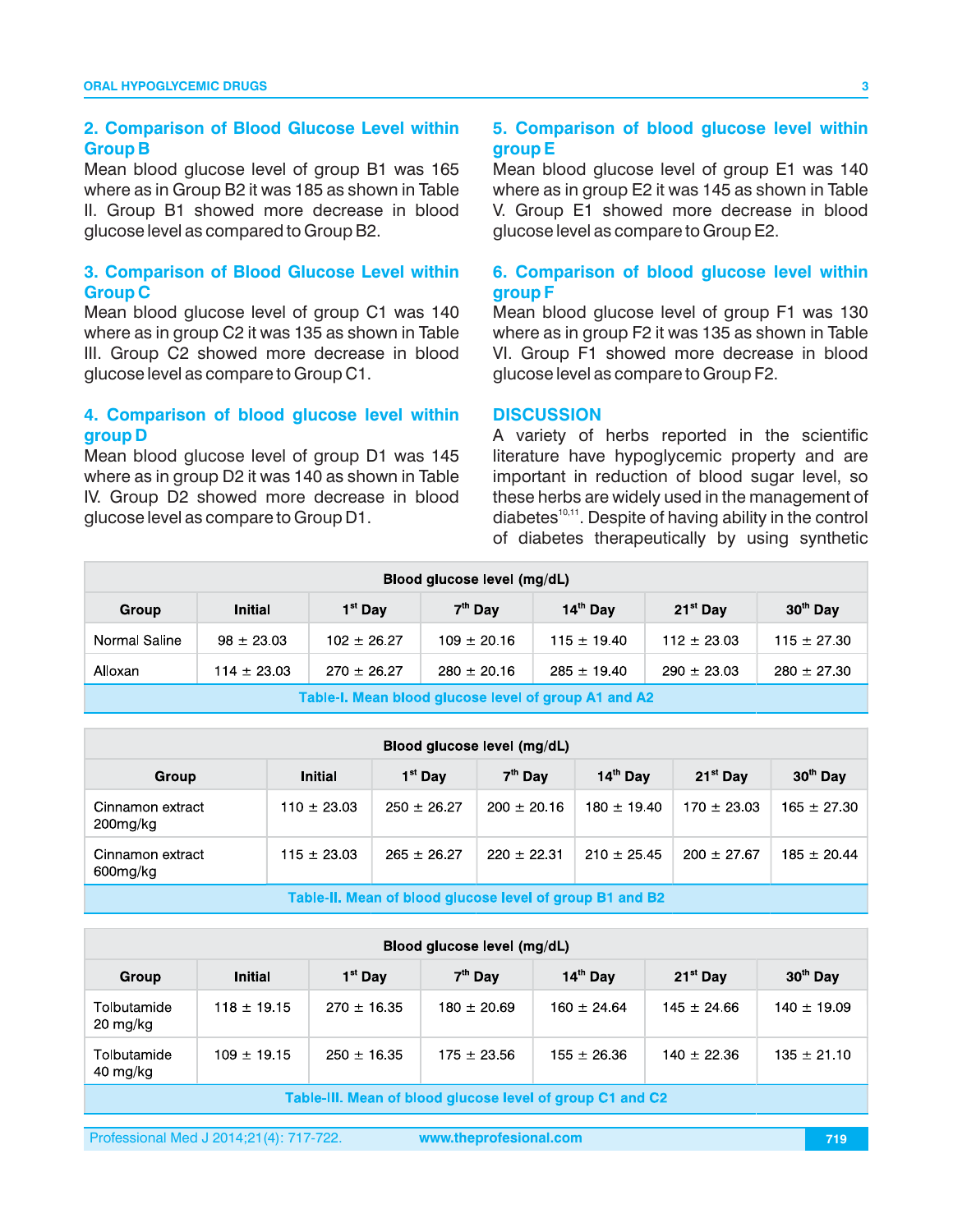#### **ORAL HYPOGLYCEMIC DRUGS**

| Blood glucose level (mg/dL)                                                                    |                 |                 |                 |                 |                 |                 |  |  |  |
|------------------------------------------------------------------------------------------------|-----------------|-----------------|-----------------|-----------------|-----------------|-----------------|--|--|--|
| $30th$ Day<br>$1st$ Day<br>$7th$ Day<br>$14th$ Day<br>$21^{st}$ Day<br><b>Initial</b><br>Group |                 |                 |                 |                 |                 |                 |  |  |  |
| Acarbose 30<br>mg/kg                                                                           | $110 \pm 24.26$ | $270 \pm 18.43$ | $180 \pm 20.58$ | $170 \pm 20.85$ | $155 \pm 21.40$ | $145 \pm 25.61$ |  |  |  |
| Acarbose 60<br>mg/kg                                                                           | $113 \pm 24.26$ | $268 \pm 18.43$ | $175 \pm 20.58$ | $168 \pm 20.85$ | $150 \pm 21.40$ | $140 \pm 25.61$ |  |  |  |
| Takis IV, Magni of klassi elijopool lougi of everyo D4 and D0.                                 |                 |                 |                 |                 |                 |                 |  |  |  |

Table-IV. Mean of blood glucose level of group D1 and D2

| Blood glucose level (mg/dL)                               |                 |                 |                     |                 |                 |                 |  |  |  |
|-----------------------------------------------------------|-----------------|-----------------|---------------------|-----------------|-----------------|-----------------|--|--|--|
| Group                                                     | <b>Initial</b>  | $1st$ Day       | 7 <sup>th</sup> Day | $14th$ Day      | $21^{st}$ Day   | $30th$ Day      |  |  |  |
| Cinnamon extract<br>$200$ mg/kg +<br>Tolbutamide 20 mg/kg | $108 \pm 20.11$ | $250 \pm 21.09$ | $160 \pm 26.75$     | $155 \pm 22.26$ | $150 \pm 20.24$ | $140 \pm 19.24$ |  |  |  |
| Cinnamon extract<br>$200$ mg/kg +<br>Acarbose 30 mg/kg    | $112 \pm 20.31$ | $150 \pm 20.11$ | $250 \pm 21.09$     | $165 \pm 24.47$ | $160 \pm 25.15$ | $145 \pm 22.32$ |  |  |  |
| Table-V. Mean of blood glucose level of group E1 and E2   |                 |                 |                     |                 |                 |                 |  |  |  |

| Blood glucose level (mg/dL)                               |                 |                     |                 |                 |                 |                      |  |  |
|-----------------------------------------------------------|-----------------|---------------------|-----------------|-----------------|-----------------|----------------------|--|--|
| Group                                                     | <b>Initial</b>  | 1 <sup>st</sup> Day | $7th$ Dav       | $14th$ Day      | $21^{st}$ Day   | 30 <sup>th</sup> Day |  |  |
| Cinnamon extract<br>$600$ mg/kg +<br>Tolbutamide 40 mg/kg | $98 \pm 25.23$  | $250 \pm 20.31$     | $145 \pm 19.63$ | $138 \pm 21.24$ | $135 \pm 2214$  | $130 \pm 20.18$      |  |  |
| Cinnamon extract<br>$600$ mg/kg +<br>Acarbose 60 mg/kg    | $100 \pm 25.23$ | $250 \pm 20.31$     | $150 \pm 18.96$ | $145 \pm 13.21$ | $140 \pm 17.12$ | $135 \pm 21.18$      |  |  |
| Table-VI. Mean of blood glucose level of group F1 and F2  |                 |                     |                 |                 |                 |                      |  |  |

drugs, many traditionally based plant materials are used as medicine in the control of diabetes $^{12}$ . Many pharmaceutical companies preparing some modern medicine are of natural plant origin. Cinnamon is amongst the most important and frequently used herbal drugs, commonly known as ADalchini@ used as spice and also involved in the treatment of various diseases such as gastric ulcers, diabetes and other inflammatory disorders. The present study has evaluated the anti diabetic effect of Cinnamon bark extract in alloxan induced diabetic rats and compared it with the oral hypoglycemic drugs i.e: tolbutamide and acarbose. To induced diabetes in rats 150mg/kg body weight of alloxan monohydrate was injected intraperitoneally. Our study is also agreed with the

studies of other researchers who also used alloxan monohydrate by giving a dose of 150 mg /kg.bw to induce diabetes in rats $14,15,16$ . The data regarding blood glucose obtained by the present study showed that alloxan induced diabetic rats produced significant increase in blood glucose level as shown in Table-I. This finding by the present study is almost in accordance with the studies of others<sup>17,18,19,20</sup> who also reported a significant increase in blood glucose level in alloxan induced diabetic rats. The present study also assessed the anti diabetic effect of Cinnamon extract with low dose (200mg/kg body weight) and high dose (600mg/kg body weight) to diabetic rats. When cinnamon extract was administered to rats with low dose orally by feeding tube,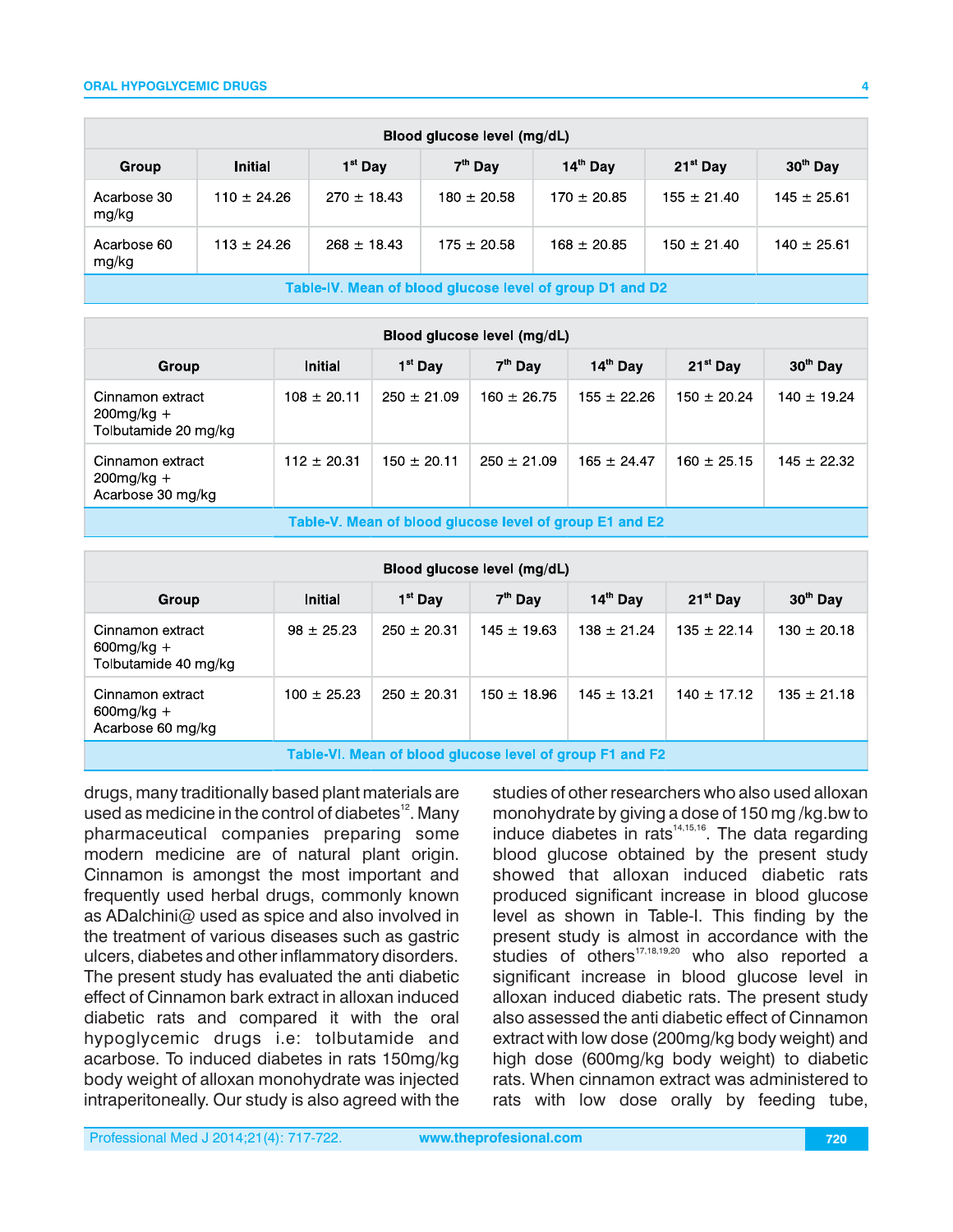significant reduction in blood glucose level was seen (Table-II).

The hypoglycemic drugs such as tolbutamide and acarbose on the other hand showed better anti diabetic effect as compared to cinnamon extract treated group (P-value  $<$  0.007 and P value  $<$  0.012 ) respectively, but cinnamon extract showed synergetic effect when it was given in combination with hypoglycemic drugs and showed significant P value <0.001 and P value <0.0111 respectively. Similarly when high dose 600 mg/kg of cinnamon extract was given to diabetic rats a comparatively less effect was noticed. The same findings were also reported in other studies $^{21,22,23}$ . It has also been claimed by many authors that the reduction in blood glucose level may be due to the active anti hypoglycemic agents present in extract as reported in literature $24$ .

## **CONCLUSIONS**

Tolbutamide and Acarbose groups showed better anti diabetic effect in comparison with cinnamon extract treated groups when used separately. This effect was enhanced when cinnamon was used in combination with either tolbutamide or a carbose. **Copyright© 26 June 2014.**

#### **REFERENCES**

- 1. Kazuya T, Matsuda A. **Classification of diabetes on the basis of etiologies versus degree of insulin deficiency.** Diabetes Care 1997; 20: 219B20.
- 2. Gillespie KM. **Type 1 diabetes: pathogenesis and prevention.** C and Med Assoc J 2006; 175 :165 170.
- 3. Rother KI. **Diabetes treatmentCbridging the divide.** New Eng J Med 2007; 356: No.1499B1501.
- 4. Sunita S. The Genetics of Type 2 **DiabetesMellitus: A Review Journal of Scientific Research Banaras Hindu University,** Varanasi 2011; 55: 35 48.
- 5. Rees DA, Alcolado JC. **Animal models of diabetes mellitus.** Diabet Med 2005; 22: 359 370.
- 6. Urban VS, Kiss J, Kovacs J, Gocza EV, Monotori E, Uher F. **Mesenchymal stem cells cooperate with bone marrow cells in therapy of diabetes.** Stem cell 2008; 26: 244 253.
- 7. Qian Z, Xinhua X, Ming l, Wenhui l, Et al. **Acarbose reduces blood glucose by activating miR 10a 5P and miR 664 in diabetic rats.** 2013; 8,11 e79697.
- 8. Vetrichelvan T, Jagadeesan M. **Antidiabetic activity of alcoholic extract of Aerva lanata (L.) Juss.** ex Schultes in rats. J Ethnopharma 2002; 80: 103 107.
- 9. Marles RJ, Fransworth NR. **Antidiabetic plants and their active Constituents.** Phytomedicine 1995; 2:137-189.
- 10. Karashima T, Schally AV. **Superactive somatostatin analog decrease plasma glucose and glucagon levels in diabetic rats.** Peptides 1988; 9(3) : 561B5.
- 11. Angelova N, Kong HW, Heijden R, Yang SY, Choi YH, Kim. **Recent methodology in the phytochemical analysis of gincing.** Phytochem Anal 2008; 19 : 2 16.
- 12. Genet S, Kale RK, Baquer NZ. **Alterations in antioxidant enzymes and oxidative damage in experimental diabetic rat tissues: Effect of vanadate and fenugreek Trigonella faenum graceum.** J Mol Cell Biochem 2002; 236 : 7 12.
- 13. Shera AS, Jawad F, Maqsood A. **Prevalence of diabetes in Pakistan.** Diabetes Res Clin Pract 2004; 76 : 219 222.
- 14. Etuk EU, Muhammed BJ. **Evidence based analysis of chemical method of induction of diabetes mellitus in experimental rats.** Int J Res.Pharm Sci 2010; 1: 139 142.
- 15. Wasfi H, Rafi D, Mohammed AU. **Comparision of effect of various cinnamon plants extract with metformin in blood glucose level of alloxan induced diabetic laboratory rats.** Kufa J Med Sci 2011; 2: 2 8.
- 16. Akiniola O, Gabriel M, Suleiman AA, Olorunsogbon F. **Treatment of alloxan induced diabetic rats with metformin or glitazones is associated with**  amelioration of hyperglycemia and **neuroprotection.** The Open Diabetes Journal 2012; 5 : 8 12.
- 17. Ji SU, Jung K, Bong J, Chang W, Sei CK. **Hypoglycemic and antihyperlipidemic effect of four Korean medicinal plants in alloxan induced diabetic rats.** Am J Biochem Biotech 2006; 2 : 154 160.
- 18. Ene AC, Nwandwo EA, Samdi IM. **Alloxan induced diabetes in rats and the effect of black caraway (carum carvi l.) oil on their total body weight.** Res J Medicine Med Sci 2007; 2: 48 52.